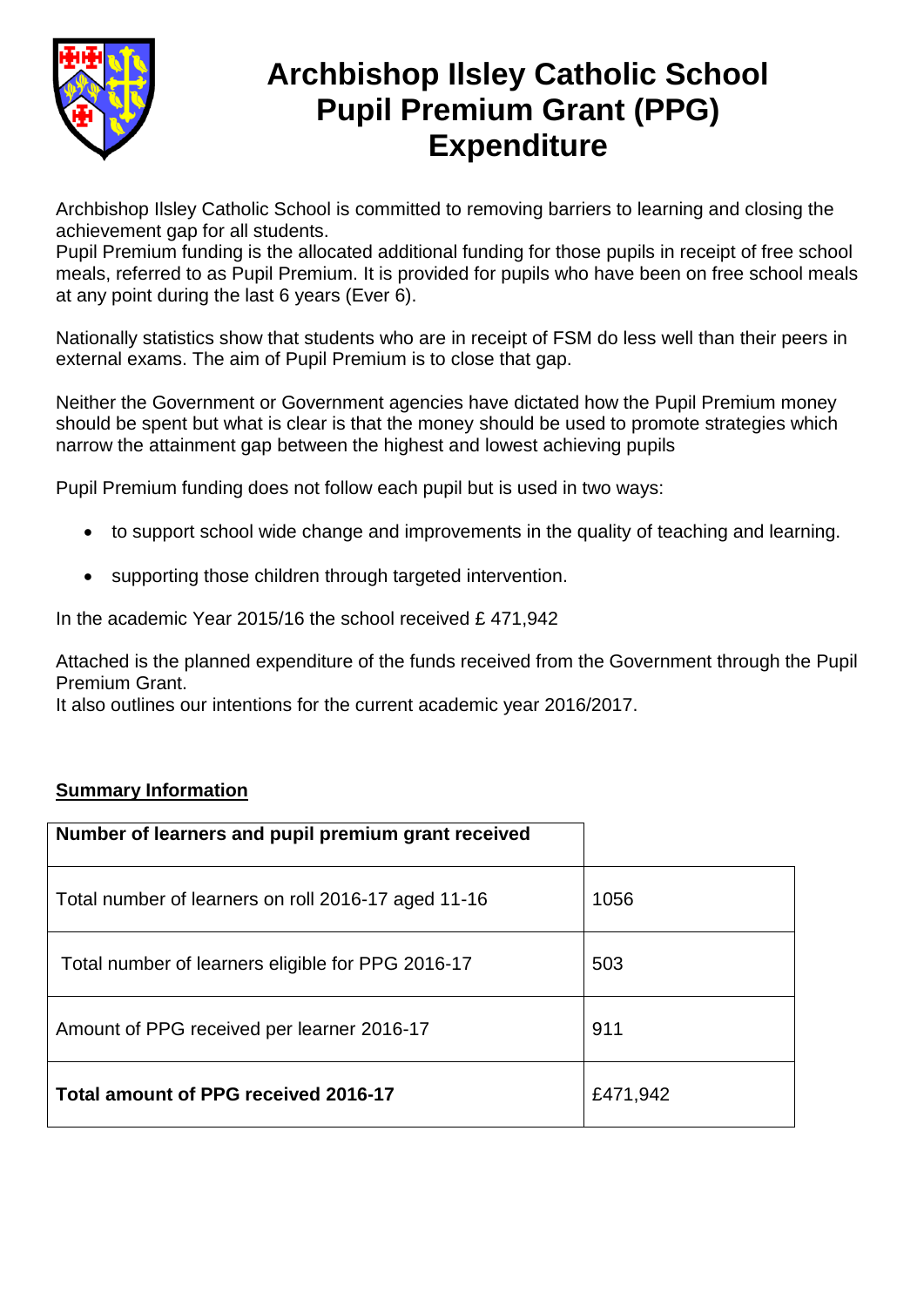| <b>Year Group</b> | <b>Male</b> | Female | <b>Total</b> | % of Cohort |
|-------------------|-------------|--------|--------------|-------------|
|                   |             |        |              |             |
|                   | 37          | 64     | 101          | 48%         |
|                   |             |        |              |             |
| 8                 | 44          | 50     | 94           | 44%         |
|                   |             |        |              |             |
| 9                 | 47          | 53     | 100          | 48%         |
|                   |             |        |              |             |
| 10                | 61          | 36     | 97           | 46%         |
|                   |             |        |              |             |
| 11                | 60          | 51     | 111          | 53%         |

# **Current Attainment 2016**

|                                      | <b>Pupil Premium Eligible</b><br>students in school | All Pupils (school) | Figures for national<br>others |
|--------------------------------------|-----------------------------------------------------|---------------------|--------------------------------|
| English & Maths. Grade C<br>or above | 54%                                                 | 62%                 | 62%                            |
| Progress 8 score average             | $-0.2$                                              | $-0.08$             | 0.12                           |
| <b>Attainment 8 Grade</b>            | 47.13                                               | 50.61               | 49.34                          |

No single intervention provides a complete solution to the complex educational issues in any school and it is therefore a multi-faceted approach that we feel offers the best opportunity for pupils to succeed.

The key to closing the gap between the highest and lowest achieving pupils is careful and thorough monitoring and tracking of pupil attainment and progress. The tracking can then inform effective interventions.

## **Barriers to attainment for Pupil Premium students**

• Poor literacy on entry. In 2015/16 - 20% of Year 7 students were eligible for catch up funding. In 2016/17 - 40% of Year 7 students failed to meet the new national standards in English &

Maths on entry.

- A significant barrier to learning is a lack of support for home learning
- Low expectation and aspiration of some students.
- Some pupil premium groups have low attendance rates.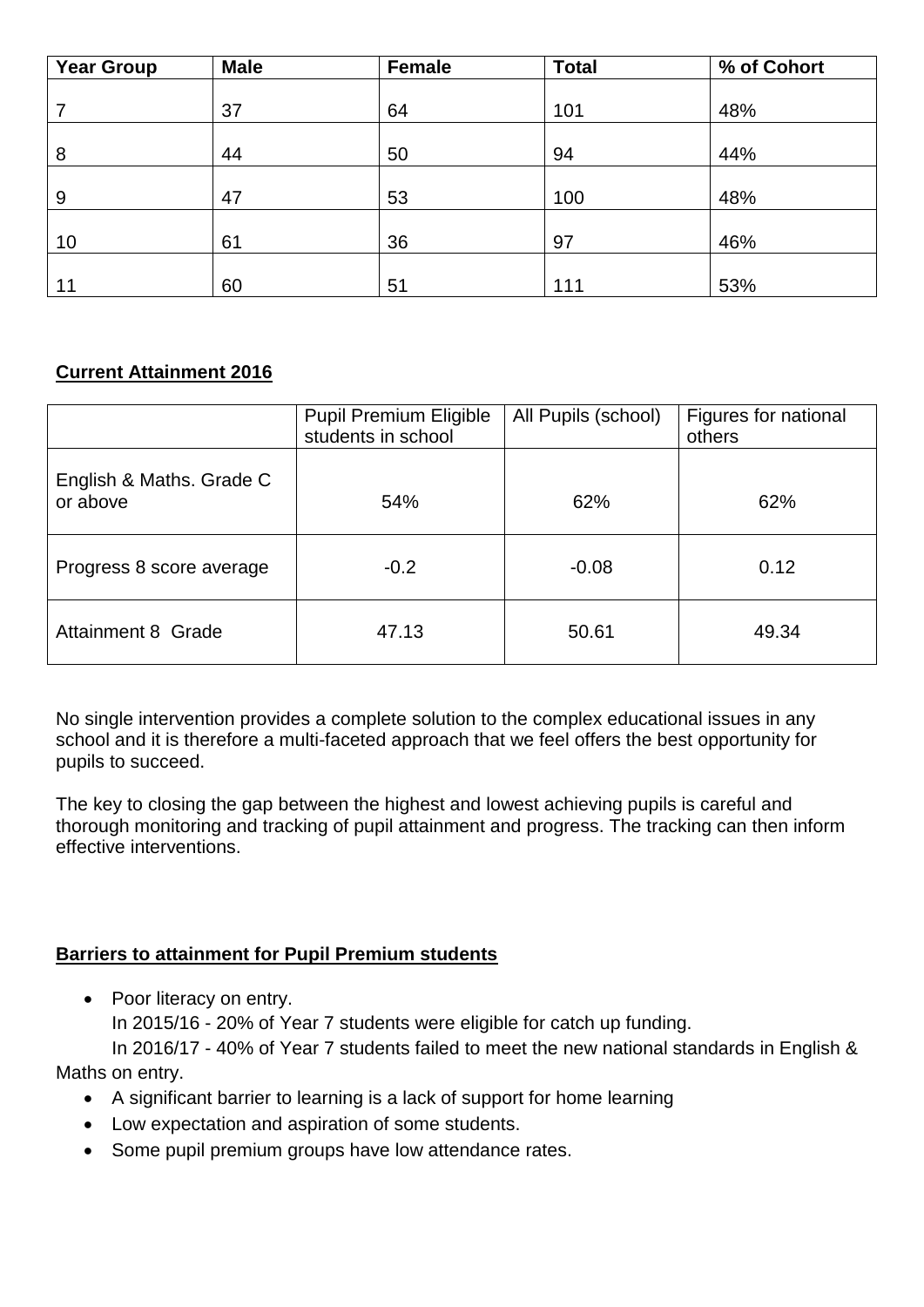## **Outcomes for 2016 – 2017**

- Improve Progress 8 score average for pupil premium students closing the gap
- Raise Literacy and Numeracy standards in Year 7. To be evidenced by NFER screening and reading age tracking.
- Raise attendance of key groups of PP students in each cohort.
- Continue high quality CIAG to improve students in sustained education or work to 100%.

Archbishop Ilsley Catholic School has also been successful in becoming a RADY+ School, part of the BEP School improvement. It provides strategies to help improve the performance of disadvantaged young people.

# **Plan for support for learners eligible for PPG 2016/17**

| <b>Improvement Initiative</b>                                    | <b>Description</b>                                                                                                                                                                                                                                                                                                                          | Cost   |
|------------------------------------------------------------------|---------------------------------------------------------------------------------------------------------------------------------------------------------------------------------------------------------------------------------------------------------------------------------------------------------------------------------------------|--------|
| <b>Improving Literacy &amp;</b><br><b>Numeracy</b>               |                                                                                                                                                                                                                                                                                                                                             |        |
| <b>Accelerated Reader</b>                                        | Renew contract for Accelerated Reader so that all<br>KS3 students will continue to be involved in this<br>scheme. The scheme is designed to improve<br>reading and comprehension as measured by an<br>increase in a pupils reading age. A number of key<br>staff have received training to deliver the scheme.                              | £14000 |
| Wider Reading in KS3                                             | Everybody Reads in Class. New texts to promote<br>reading.                                                                                                                                                                                                                                                                                  | £4000  |
| <b>Numeracy Co-ordinator</b>                                     | A school numeracy coordinator has been<br>appointed in order to prioritise numeracy across<br>the whole curriculum. A key focus is to ensure<br>that numeracy is embedded into the teaching of<br>all departments and is delivered consistently. All<br>pupils are intended to benefit from this along with<br>those who are pupil premium. | £10000 |
| <b>Improving Academic</b><br><b>Outcomes</b>                     |                                                                                                                                                                                                                                                                                                                                             |        |
| Senior teacher.                                                  | Responsibility for raising achievement across<br>curriculum                                                                                                                                                                                                                                                                                 | £20000 |
| <b>Purchase of SISRA Analytics</b><br>and staff training         | To further improve analysis of pupil performance<br>by all stakeholders and ensure smart intervention                                                                                                                                                                                                                                       | £8000  |
| Improve quality assurance of<br>PP spending against<br>outcomes. | PP focus week to include work scrutinies.<br>SLT and Heads of House to monitor cohorts PP<br>progress every 9 weeks.                                                                                                                                                                                                                        |        |
| <b>Off-site Provision</b>                                        | All educational provision not provided at<br>Archbishop IIsley.                                                                                                                                                                                                                                                                             | £10000 |
| 1-2-1 Intervention                                               | Pupils are selected for 1-2-1 intervention in Maths<br>and English if they are not reaching their target<br>grade. The length of the intervention depends on<br>individual need.                                                                                                                                                            | £8000  |
|                                                                  | An extra Maths group in Year 11 has been                                                                                                                                                                                                                                                                                                    | £10000 |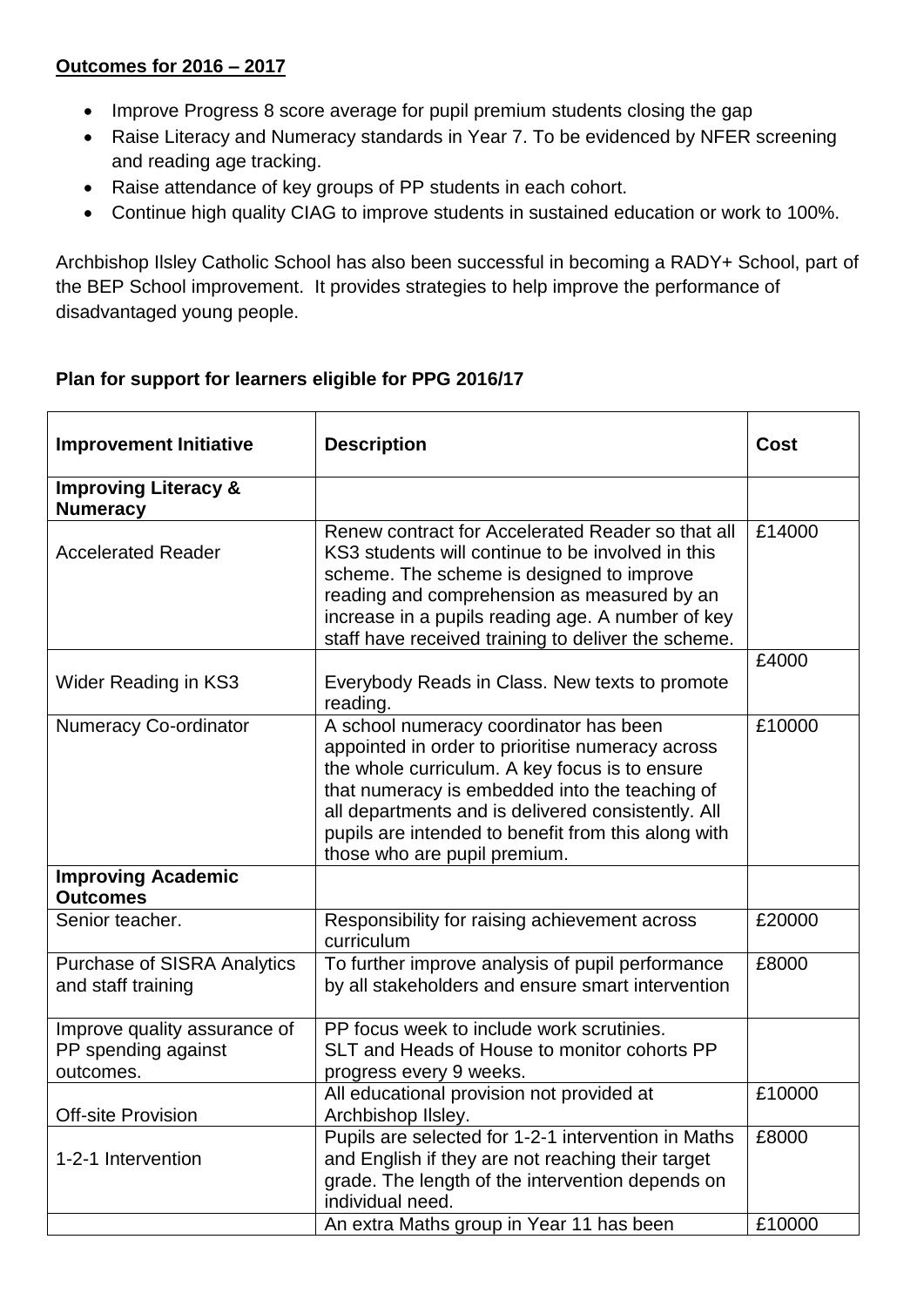| 6* Maths set                      | created in order to ensure that pupils can get      |                |
|-----------------------------------|-----------------------------------------------------|----------------|
|                                   | more focussed intervention within lessons.          |                |
| Period 6                          | Extra timetabled sessions for students.             | £3000          |
|                                   | Revision sessions and coursework catch up take      | £8000          |
| <b>Half Term and Easter Study</b> | place in school holidays and after school to        |                |
| Support                           | ensure that all pupils have every opportunity to    |                |
|                                   | succeed.                                            |                |
|                                   | An extra teaching group has been created in         | £80000         |
| Extra teaching group in Years     | years 7,8 and 9 to create smaller group sizes in    |                |
| 78 and 9                          | English and Maths This was done in order to         |                |
|                                   | reduce class sizes thereby making teaching and      |                |
|                                   | learning more effective by allowing teachers to     |                |
|                                   | tailor lessons to the needs of all learners more    |                |
|                                   | effectively.                                        |                |
| New curriculum designed for       | Designed in collaboration with primary teachers.    | £12000         |
| year 7 to bridge gap between      | Aim to accelerate progress in first year in         |                |
| KS2 and 3                         | secondary school. Funding used for resources,       |                |
|                                   | training and NFER testing to monitor success of     |                |
|                                   | programme                                           |                |
|                                   |                                                     |                |
| Google Classroom                  | Use of new software to improve communication        | £2000*staff    |
|                                   | with home and improve quality of homework set.      | training       |
|                                   | Support students having access to work and          |                |
|                                   | resources from home.                                |                |
| New project based homework        | To improve home learning and develop                | £4000 for      |
| scheme for Key Stage 3            | independent research skills                         | resources.     |
| Year 10 programme                 | Targeted intervention with group of PP boys at      | £6000          |
|                                   | risk of poor attendance and poor progress.          |                |
| <b>Franklin Scholars</b>          | Mentoring opportunity for Year 10's to work         |                |
|                                   | closely with Year 7's and with the Franklin         |                |
|                                   | Scholars.                                           |                |
| Pastoral and whole pupil          |                                                     |                |
| support                           |                                                     |                |
| Engage parents effectively        | Use new App to stay in contact.<br>$\bullet$        | £12000         |
| and foster good relationships     | Literacy workshop for year 7 and 8 parents          |                |
|                                   | Cook with your child sessions<br>$\bullet$          |                |
|                                   | Professor Carl Chinn talks with                     |                |
|                                   | parents/grandparents                                |                |
|                                   |                                                     |                |
|                                   | A pupil's attendance is a key indicator of future   | £12000         |
| <b>Attendance Officer</b>         | success. We employ a full time Attendance           |                |
|                                   | Officer and a qualified Social Worker to tackle any |                |
|                                   | attendance issues.                                  |                |
|                                   | A senior Learning Mentor is employed who works      | £12000         |
| Key Stage 3 & 4 Mentor            | closely with pupils in both Key Stage 3 & 4 in      |                |
|                                   | order to overcome barriers to learning.             |                |
| <b>School Nurse</b>               | Use of specialist support for mental health issues  | £6000<br>£5000 |
|                                   | Several pupils in receipt of Pupil Premium have     |                |
| <b>Residential Trips</b>          | been helped with the expense of school trips.       |                |
|                                   | Money spent supporting pupils with purchasing       | £6000          |
| <b>Pupil Support</b>              | uniform, equipment, textbooks and other             |                |
|                                   | essentials. Year 11 revision guides.                |                |
|                                   | The Summer school for Pupil Premium pupils who      | £25000         |
|                                   |                                                     |                |